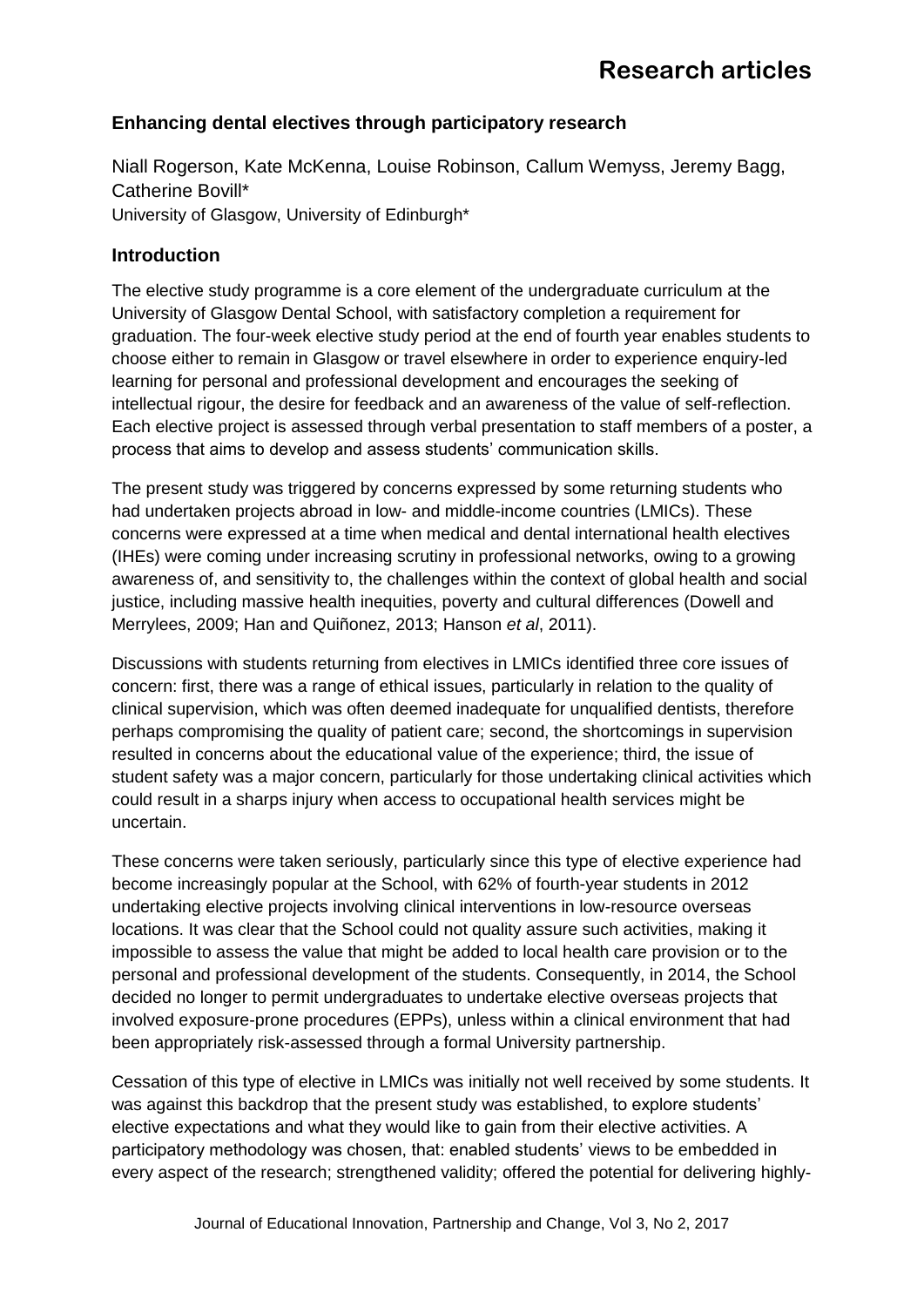relevant outcomes; provided the additional benefit for co-researchers of developing research skills and graduate attributes consistent with the developmental ethos of elective study (Olitsky and Weathers, 2005; Seale, 2010; Smit, 2013).

The aim of this qualitative study was to establish what dental students perceive to be the potential benefits of undertaking an elective project. The outputs would inform quality enhancement of the existing dental elective programme. Indeed, Becket and Brookes (2006) favour qualitative data over quantitative data to provide a 'clear explanation' which 'can more readily inform decision making for quality enhancement purposes' (p. 128).

# **Methods**

The principal objective of the study was to generate new knowledge to inform change across the dental elective programme in a manner consistent with the principles of meaningful participation and social justice. Furthermore, as there is a paucity of published literature related to dental electives, the study sought to gather evidence at a local level. The authors recognised that any study which aims to investigate and enhance an elective programme must have the students at the centre of the enquiry process and hence the choice of a participatory methodology (Cornwall and Jewkes, 1995; Hall, 1981; Hall, 1992; Moore, 2004; Stoecker and Bonacich, 1992), ensuring that, as Moore (2004) advises, the research is 'grounded in the community that the research involves' (p. 147). Students are increasingly regarded as partners, co-creators and even experts in higher-education learning experiences (Cook-Sather *et al*, 2014) and can be recruited as co-evaluators providing feedback on areas of curricula (Bovill *et al*, 2010; Kay *et al*, 2010), as described in the present study. Furthermore, the intention was to engage the student co-researchers in an authentic research experience and for them to feel part of the research culture of the University (Taylor and Wilding, 2009). There was an established and trusting relationship between the student co-researchers and focus-group student participants. The issue of maintaining confidentiality of responses and views was stressed within the co-research team, as emphasised within literature on insider research (Gibbs, 1997; Mercer, 2007).

## **Ethical approval**

Ethical approval was obtained from the University of Glasgow College of Social Sciences Ethics Committee. The Committee was satisfied that the potential benefits justified the project, and that the design of the study, including voluntary recruitment of student participants, was not unduly influenced by the dependent student-staff relationship (Olitsky and Weathers, 2015; Gibbs, 1997; Mercer, 2007; Christians, 2011).

## **Establishment of study team**

Cornwall and Jewkes (1995) argue that 'the key element of participatory research lies not in methods but in the attitudes of researchers, which in turn determine how, by and for whom research is conceptualized and conducted' (p. 1667). They also stress the importance of 'deep participation', ideally at a collegiate level, with the 'location of power' tipping towards the participants (pp. 1667-1669). Mindful of these precepts, on the basis that they had previously been elected by their peers as class representatives, three Bachelor of Dental Surgery (BDS) fourth-year undergraduate students (two female, one male), were invited to work as co-researchers with the staff researcher (male). The incentive was that they would contribute very significantly to the development and enhancement of an important element of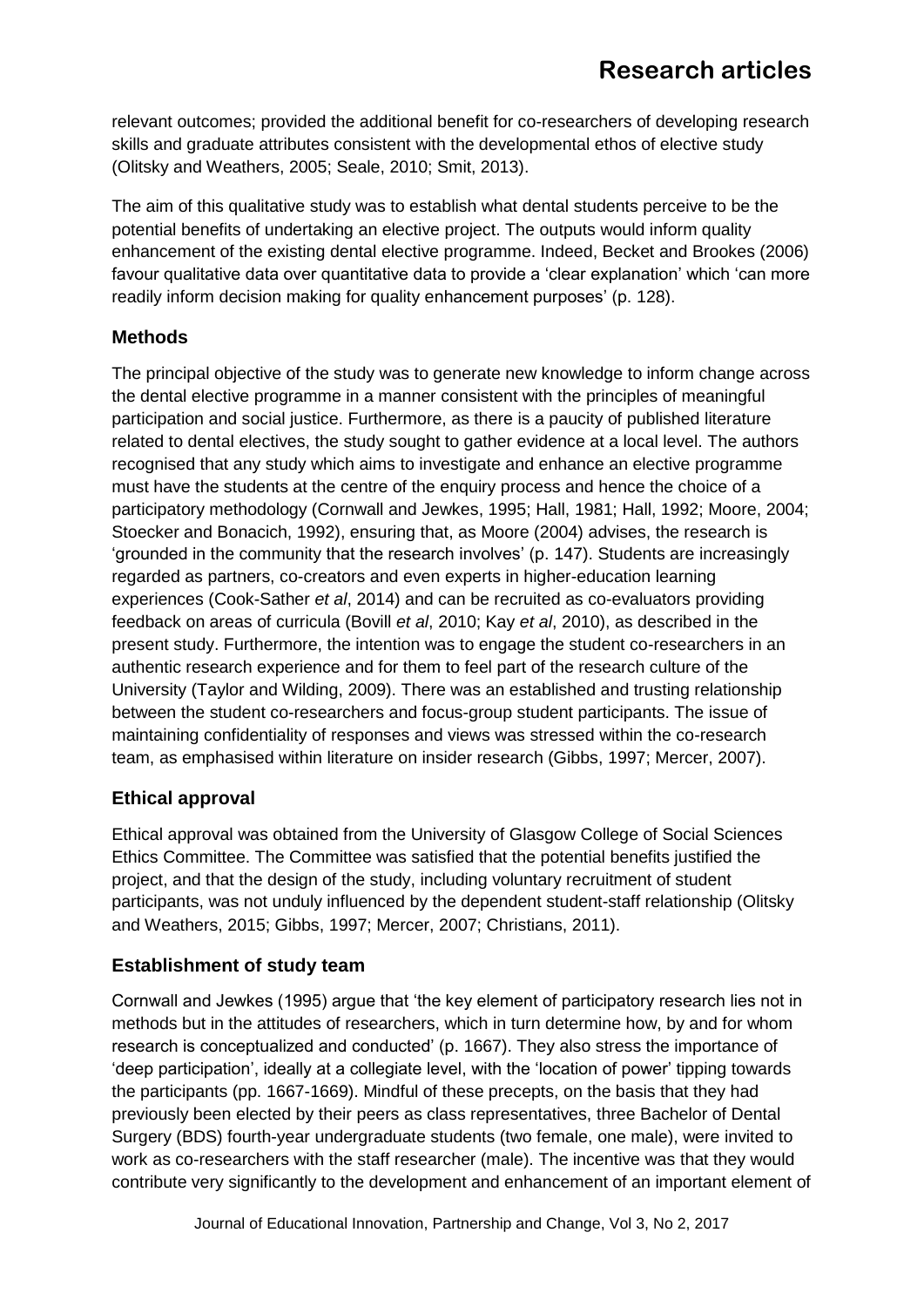# **Research articles**

the curriculum and would have the opportunity to co-author a paper. This established a study team of four, which met regularly to plan and undertake data collection, share data analysis tasks and progress the study. The students learned about the key principles of participatory research and focus-group data collection and the staff researcher recommended that the coresearchers read papers by Cornwall and Jewkes (1995), Moore (2004) and Gibbs (1997), as well as view examples of focus-group sessions on YouTube.

### **Data collection**

Both a questionnaire and a focus group were used to collect data from the cohort of fourthyear students who were about to undertake their elective study. The questionnaire was administered by email as the first phase of the research and the analysis of the data it yielded informed the topic areas that were explored in depth during the focus-group meeting in the second stage of the research.

#### **Questionnaire**

As this study was exploring complex issues with many possible responses, open-ended (with one exception) questions were used that Bell (2010) and Cohen *et al* (2007) argue enable respondents to explain their answers and add comments. The following eight openended questions were piloted and, following some minor amendments, were subsequently used:

- What does an elective experience mean to you?
- How did you acquire your current knowledge of elective study?
- Why do you think an elective is a course requirement?
- How did you choose your elective topic?
- How will your topic benefit you academically?
- How will your topic benefit your future career?
- How will your topic benefit you personally?
- Any other comments or suggestions?

Finally, students were asked to rate, on a Likert scale, their responses to the phrase: '*the elective opportunity is a worthwhile undergraduate activity'*. This provided a numerical result on an ordinal scale.

An email outlining the relevance of the questionnaire and the study was sent to all eightyseven fourth-year students' University email accounts. The students were invited to participate and provide their responses anonymously via an electronic link. As a way of encouraging participation, the co-researchers both utilised social media and made announcements to their peers on several occasions after lectures. In total, thirty-four students completed the questionnaire.

The questionnaire was administered through the Dental Elective domain in the School's Virtual Learning Environment (Moodle), a system with which the students were familiar and which has the capability to manage questionnaire responses electronically and anonymously. The questionnaire was short, contained questions considered by the coresearchers to be relevant and stipulated a deadline, all characteristics which have been shown to result in improved response rates (Edwards *et al*, 2010). Electronic data on Moodle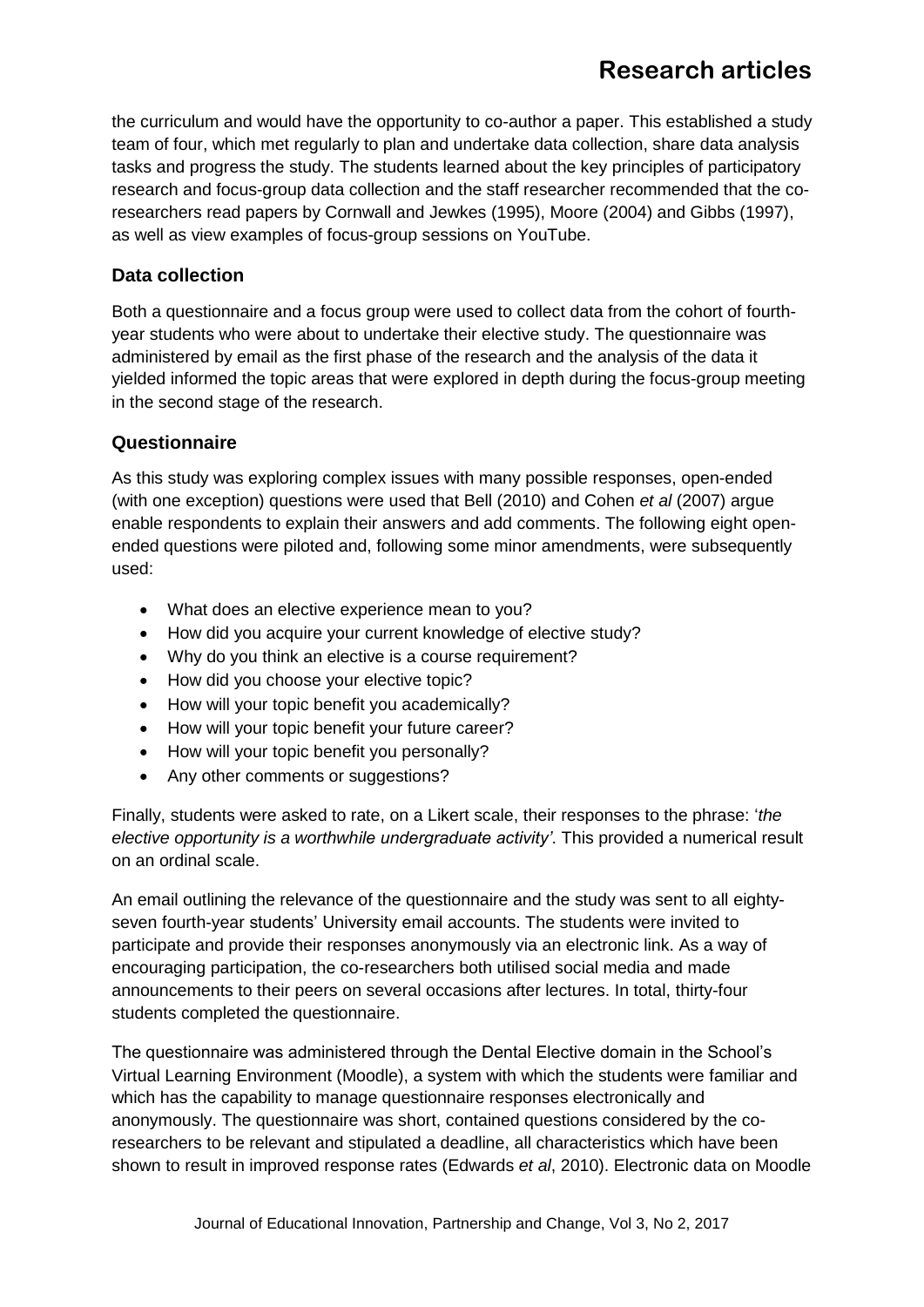# **Research articles**

were imported to a Microsoft Excel spreadsheet, then converted to a Word document and printed for coding and analysis by the research team. The analysis was influenced by the six-step process recommended by Lichtman (2013) to move from coding through categorising to concepts. Key and recurring themes were identified as worthy of further exploration and teased out to inform questions for the focus group. To enhance reliability within the data analysis, all members of the team analysed several data extracts to check for consistency, following guidance from author six, based outside the Dental School.

### **Focus group**

The purpose of the focus group was to get close to the experiences of the participants and develop an understanding of 'what the students thought' as they prepared for their elective. The student co-researchers sent an email to the entire year four class, thanking those who had responded to the questionnaire and inviting volunteers to participate in a focus-group meeting. Seven students responded positively and subsequently participated in the focusgroup discussion, which was facilitated by the three fourth-year co-researchers, so ensuring the principle of high-level participation and avoiding the perception of a staff-led forum. Focus-group participants were assured that all data would be treated confidentially and that they would not be recognisable in any report, presentation or publication arising from this work. Each of the participants provided her/his consent to be involved.

Questionnaire analysis identified the following aspects as appropriate themes for discussion:

- influence of elective geographic location or topic of interest;
- career-enhancing graduate attributes: research or work experience;
- contribution to social justice / citizenship / global health;
- student-organised / student-led or University-arranged / institutional links;
- elective at end of BDS three rather than BDS four;
- option of two-year elective leading to BDS honours / masters;
- downsides / negative aspects / burden;
- if not compulsory, how would you use the time?
- method of assessment.

The focus-group discussion lasted one hour, with the staff researcher observing and making notes. The discussion was also audio-recorded and transcribed by the staff researcher; the completed transcript was sent by email to the co-researchers and focus-group participants for verification.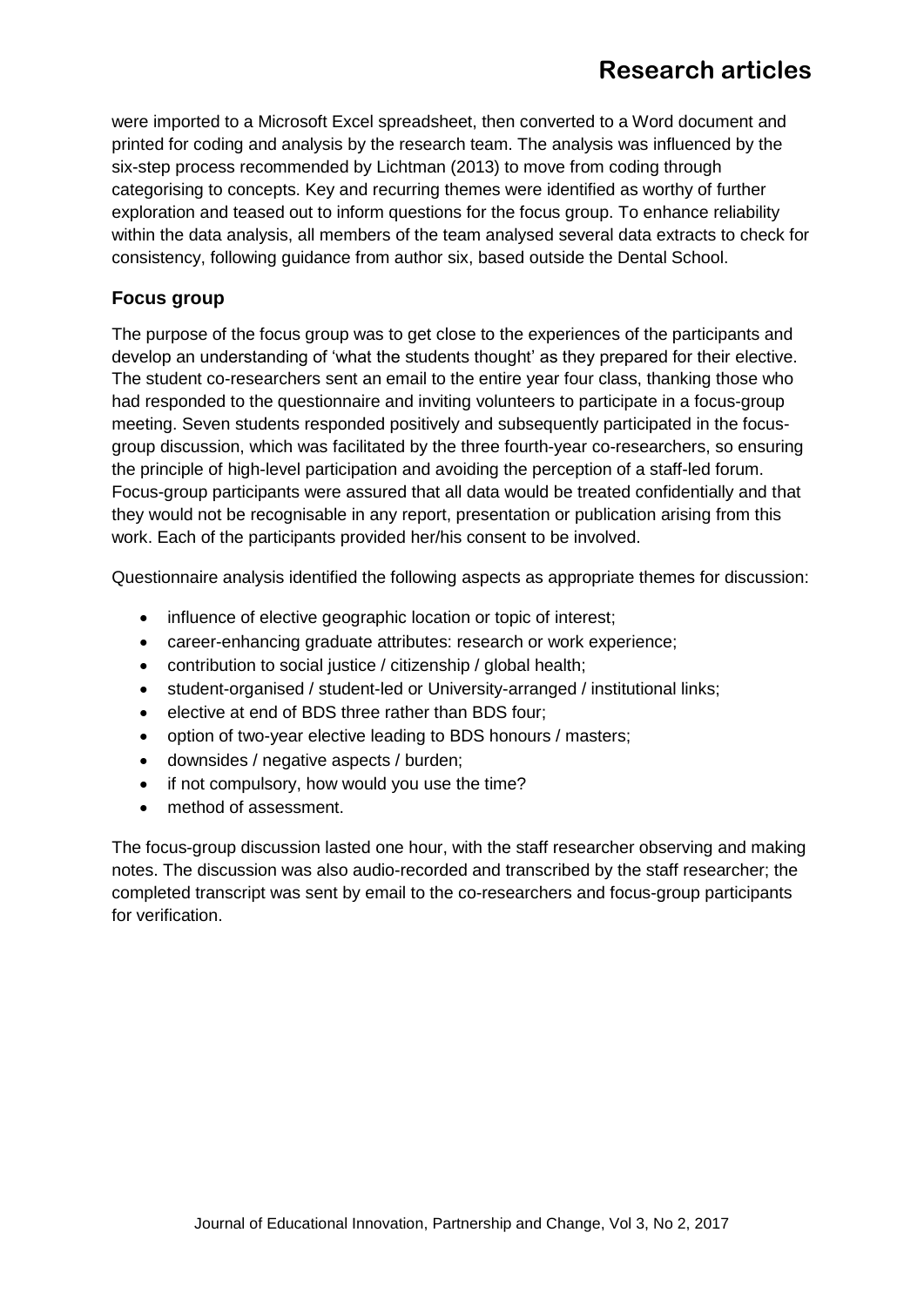# **Results**

### **Questionnaire findings**

Of the eighty-seven fourth-year students who were sent the anonymous link to the questionnaire, thirty-four (39%) responded.

When analysing questionnaire data (and the focus-group data below), the researchers noticed that certain themes were regarded as important and mentioned often, such as 'motivators' for choosing a particular elective (for example, gaining clinical experience, visiting a particular country or learning about a particular topic); this enabled the researchers to describe quantitatively some commonly-stated views.

The most common responses are summarised in Table 1. There was a general belief that completion of an elective would evidence personal, social and professional development and demonstrate organisational, analytical, interpersonal and communication skills, supporting its inclusion as a course requirement.

The choice of elective topic arose, for the most part, from particular interests and elements of dentistry which individual students found especially enjoyable. The cessation of projects involving EPPs was regretted by some; however, this had motivated students to think in more depth about their potential elective topic.

A strong theme that emerged was the enthusiasm for learning how to conduct research, including aspects such as applications for ethical approval and report writing. The potential value of high-quality elective projects to enhance curricula vitae (CV), particularly in relation to specialty training later in students' careers, was also cited frequently.

Many positive personal benefits were reported, including meaningful reflection, an enthusiasm for grasping learning opportunities and a keen awareness of responsibilities as health professionals at the beginning of careers. Whilst there was disappointment among a minority at the cessation of clinical electives abroad that involved EPPs, there were both acceptance of the rationale for this decision and an understanding that many other elective choices were still available. Overall, 85% either agreed or strongly agreed that the elective opportunity is a worthwhile undergraduate activity. Inductive analysis of the responses to these nine questions identified emerging common themes that were explored in depth during the focus-group discussion.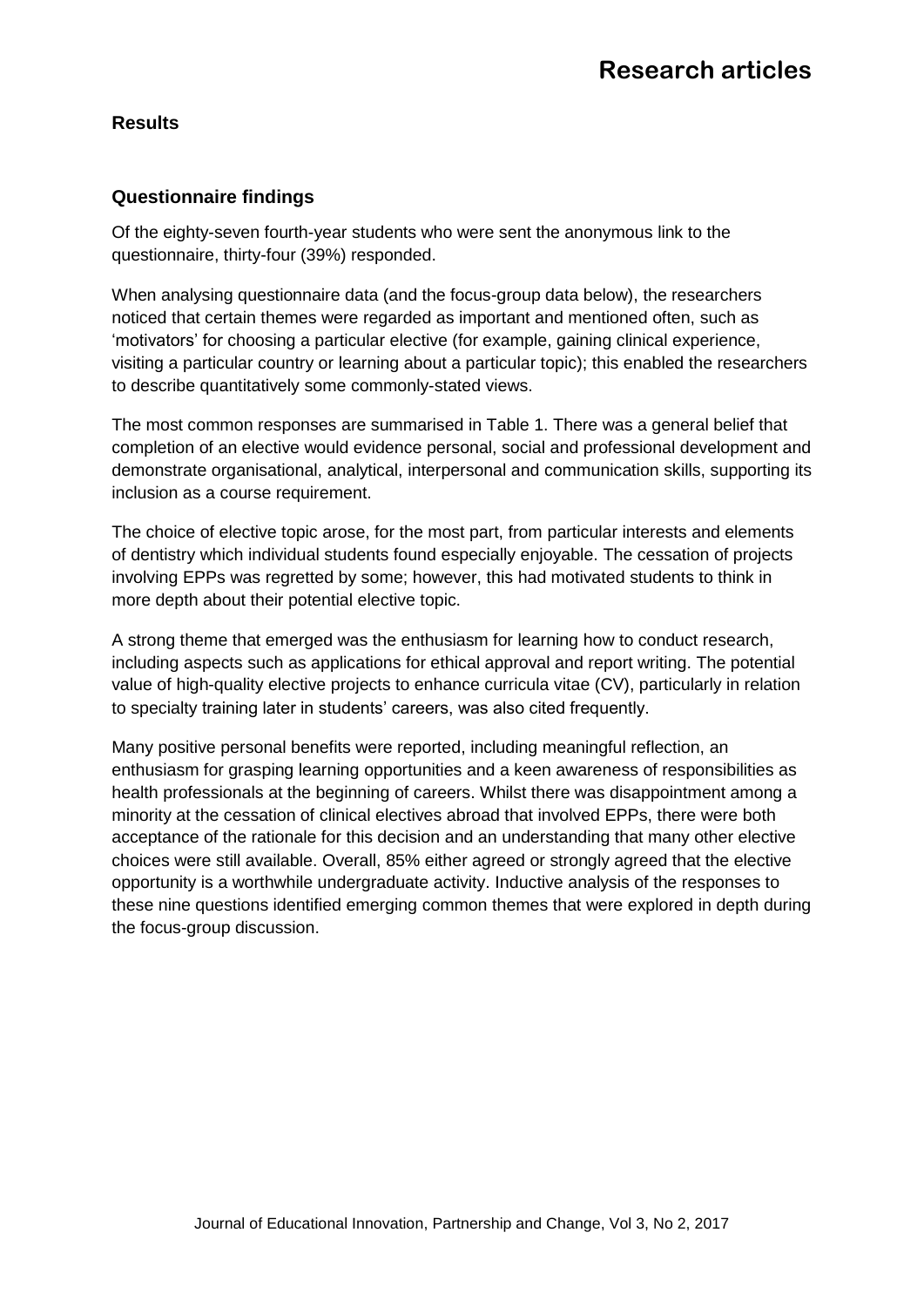| <b>Table 1.</b> Summary of responses to open questions in the questionnaire |  |  |  |  |
|-----------------------------------------------------------------------------|--|--|--|--|
|-----------------------------------------------------------------------------|--|--|--|--|

| Question                                                         | <b>Commonly-stated views (number of responses)</b>                                                                                                                                                      |
|------------------------------------------------------------------|---------------------------------------------------------------------------------------------------------------------------------------------------------------------------------------------------------|
| What does an elective experience mean<br>to you?                 | Opportunity to select a topic of special interest to study in depth 'to push the<br>boundaries of our studies' (25)                                                                                     |
|                                                                  | To travel and learn in a location, institution and culture outside Glasgow, 'to<br>experience a different culture of dentistry' and 'go abroad and have some great<br>experiences' (13)                 |
| How did you acquire your current<br>knowledge of elective study? | 'Word of mouth' from senior students, staff and other dental colleagues; 'starting<br>dental school in BDS1, electives are a commonly discussed subject' (32)                                           |
|                                                                  | Lectures and teaching events (21)                                                                                                                                                                       |
|                                                                  | Virtual Learning Environment (Moodle) resources (12)                                                                                                                                                    |
| Why do you think an elective is a course<br>requirement?         | An opportunity for student-led and self-directed independent learning (21)                                                                                                                              |
|                                                                  | A means to 'allow', 'encourage' or 'force' students to identify and pursue their own<br>topics of interest (14)                                                                                         |
| How did you choose your elective topic?                          | Two main overlapping categories: 'existing interest' and 'enjoyment / appeal of a<br>$topic'$ (27)                                                                                                      |
|                                                                  | Discussions with influential dental school staff (7)                                                                                                                                                    |
|                                                                  | Attraction of a particular elective location (6)                                                                                                                                                        |
|                                                                  | 'Helping others' and 'contribution to the community' (5)                                                                                                                                                |
| will<br>How<br>benefit<br>your<br>topic<br>you<br>academically?  | Expectation of gaining new 'knowledge' or greater 'understanding' of various dental<br>specialties (13)                                                                                                 |
|                                                                  | Developing specific skills e.g. presentation, communication, literature reviewing,<br>critical appraisal, peer-assisted learning, self-directed learning and team working<br>(11)                       |
|                                                                  | Emphasis on learning research skills (10)                                                                                                                                                               |
| How will your topic benefit your future<br>career?               | Many respondents (16) were looking ahead to postgraduate specialist training or an<br>academic post and hoped an elective placement might help them decide if they were<br>suited (8)                   |
|                                                                  | Enhancement of CV (16)                                                                                                                                                                                  |
| will<br>benefit you<br>How<br>topic<br>your<br>personally?       | Extremely positive responses, citing benefits from personal reflections (17),<br>enhanced interpersonal skills (11), experience of other cultures (11), learning in a<br>specific area of interest (10) |
| Any other comments or suggestions?                               | Disappointment at the cessation of overseas electives in LMICs involving EPPs (4)                                                                                                                       |
|                                                                  | Varied views on the potential for the elective period to be earlier in the course at the<br>end of BDS3                                                                                                 |
|                                                                  | Consideration of two elective periods, or the opportunity to undertake more<br>substantial research-based electives (2)                                                                                 |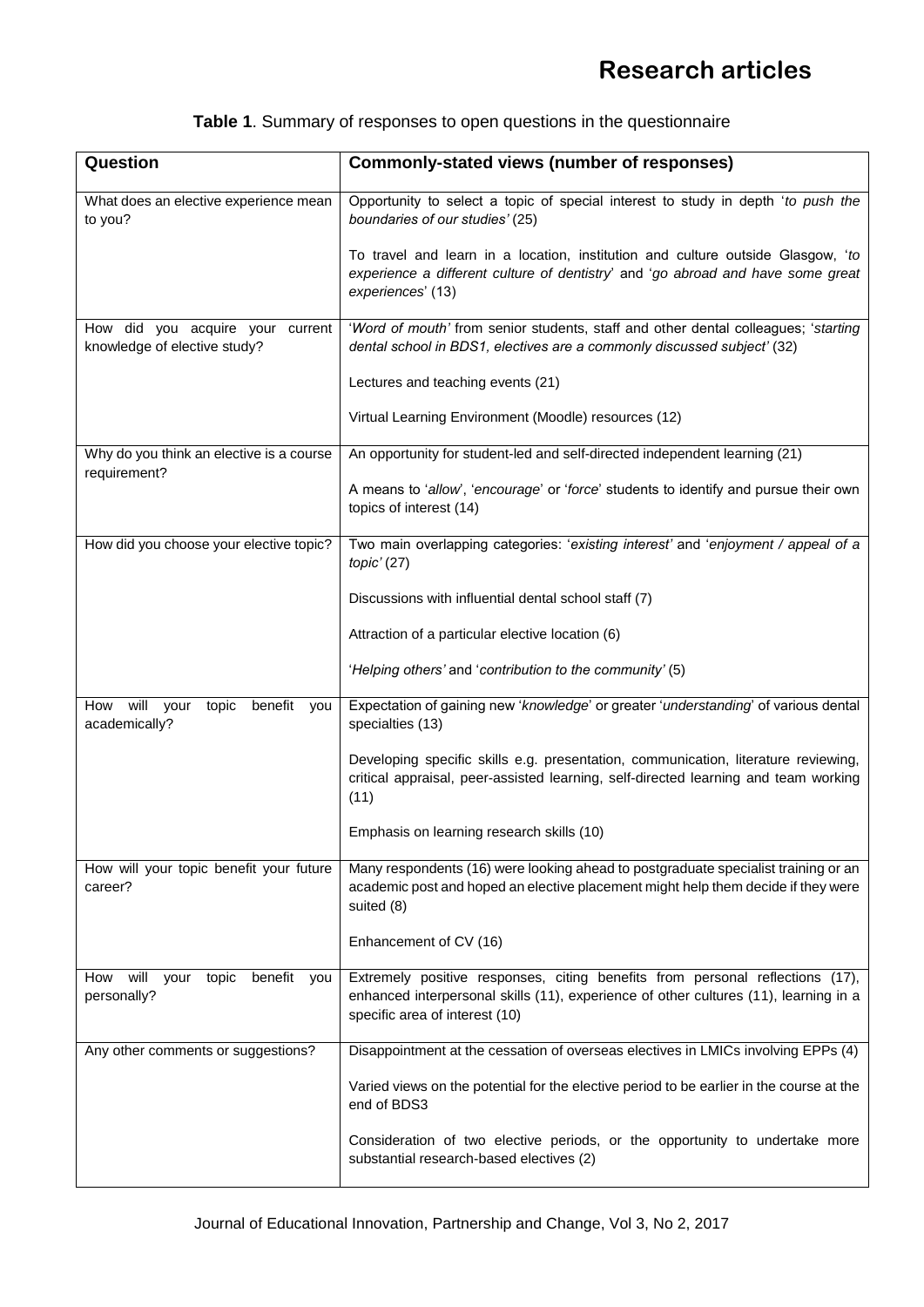# **Research articles**





Note: The respondent who selected 'strongly disagree' had commented favourably in free text responses; it is possible that the respondent made a data entry error.

## **Focus-group findings**

The focus-group findings served to provide a deeper understanding of the questionnaire findings and also contributed new knowledge. The seven focus-group participants were planning a diverse range of electives both in the UK and abroad, which was representative of commonly-selected topics, including public health, overseas observational health elective, dental research and university student exchange. The findings are presented in relation to the areas of questioning that were used to provide a loose structure for the focus-group discussions.

#### **Influence of elective geographic location or topic of interest**

Geographic location and topic of interest were viewed as equally important. In agreement with the questionnaire responses, the focus-group participants perceived the restrictions on EPPs abroad as having the effect of requiring students to be more imaginative in their choice of elective.

#### **Career-enhancing graduate attributes: research or work experience**

The majority of participants viewed the elective as an activity that could be linked with graduate attribute development. It was also an opportunity to test out future career options. Adding a distinctive section to individual students' CVs was viewed as important. The prescriptive nature of the BDS programme dictates that the academic and clinical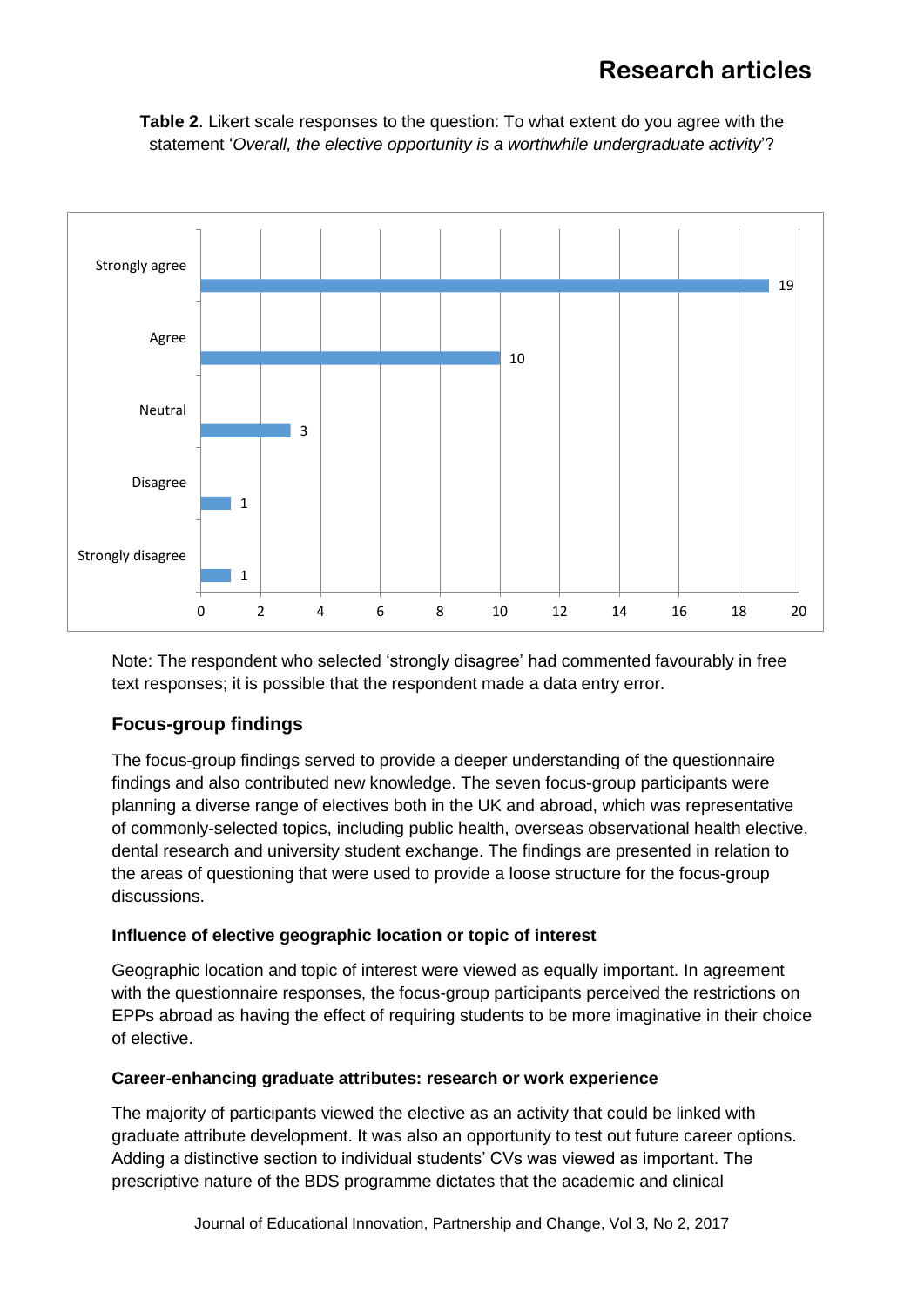experiences of most students are similar, but the elective provides an opportunity to demonstrate more personal achievement to future employers.

#### **Contribution to social justice/citizenship/global health**

The Dental School's decision to restrict overseas clinical electives in LMICs to those that did not involve EPPs had been explained and justified to this cohort of students during elective presentations and discussions. Most participants recognised that health improvement projects and those examining oral health interventions had the potential to be more beneficial to global health improvement than previous projects where students were undertaking multiple dental extractions. The participants also recognised that some of the commercial elective placement organisations were potentially more interested in profitability than the quality of the elective experience or healthcare being delivered.

The discussion highlighted varied awareness of whether there was an equitable and reciprocal transfer of benefits - a variable degree of recognition that the greater benefit may flow from an LMIC to the UK, rather than from the UK to LMIC populations. Some participants did recognise this and suggested that global health education should be included in the BDS curriculum.

#### **Student-organised/student-led or University-arranged institutional partnerships**

There was a general consensus that, although it was very important for students to be able to select their own topic, an elective could also be facilitated by the University's establishing institutional links. A University-organised placement, coupled with a student-selected topic, was described very positively. This model was already available through a formal exchange programme with Sun Yat Sen University in Guangzhou, China. This international institutional partnership was particularly valued, with the host student group from each Dental School providing peer support for the other on reciprocal visits to their institutions. Participants argued that establishment of additional formal institutional links and student exchange opportunities would be highly valued, with students retaining their independence to choose their own topics.

#### **Timing of elective project**

The focus group rapidly agreed that the timing of the elective at the end of year four was appropriate and convenient. The overall opinion was that insufficient clinical experience and a lower level of professional maturity would mean that an elective earlier in the course would be of less value.

#### **Option of two-year elective leading to BDS honours/masters**

When preparing for the focus-group discussion, the co-researchers had considered the possibility that an elective study could contribute to gaining an honours or Masters degree. However, the focus-group participants argued that the current provision of intercalated degrees, BDS with honours based on academic and clinical performance, and the existing arrangements for a Masters degree provided sufficient opportunities.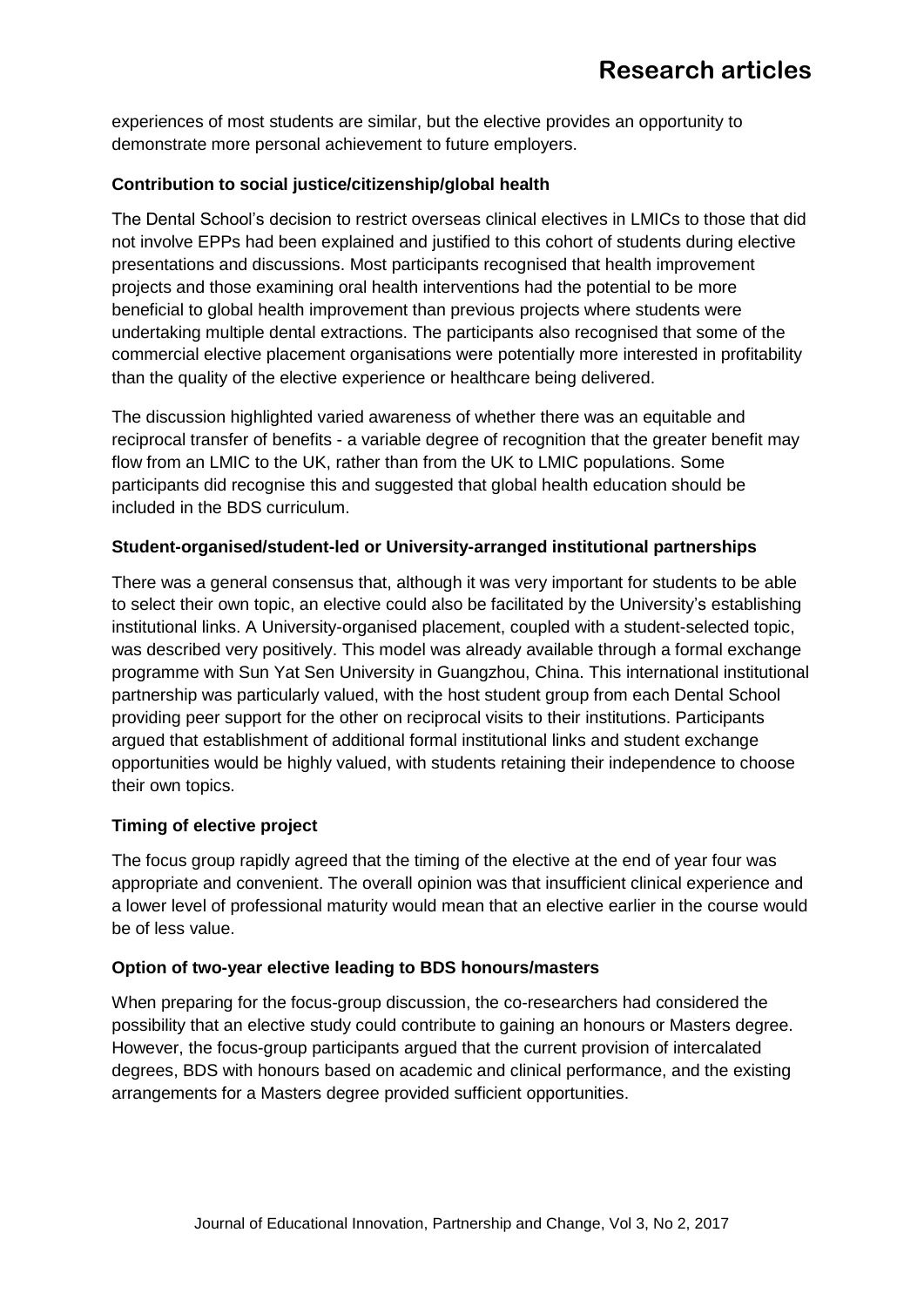#### **Downsides, negative aspects, burden**

Whilst the participants were enthusiastic about the elective programme and the wide choice of topic areas available, a common view was that it would be helpful to have examples of pathways to aid navigation through the planning process for projects of each particular type, ensuring avoidance of unnecessary complications.

#### **If not compulsory, how would you use the time?**

Despite the awareness that the elective addressed essential intended learning outcomes for the BDS programme, there was discussion about whether completion of an elective project should be optional. The conclusion was that, even if it were optional, most students would still choose to undertake a project and that it would be hard to justify non-participation at a subsequent job interview. However, as an alternative to an elective, additional clinical time in the Dental School, gaining further operative experience within its quality-controlled teaching environment, was felt worthy of consideration.

#### **Method of assessment**

The assessment process via a poster presentation was almost unanimously commended. With one exception, the participants were comfortable with giving a verbal presentation and were very positive, regarding this as an opportunity to develop new skills such as poster writing, with plenty of scope to showcase their elective experiences.

#### **Discussion and conclusions**

There is a relative paucity of published literature related to dental electives and very few studies directly relevant to student perceptions of their value. An article by Walmsley *et al* (2007) in the British Dental Journal about a staff/student elective workshop stated: 'for an elective to be successful, aims should be set and the elective should be assessed formally'. The students were clear that 'electives should retain freedom and openness and *belong* to the student, not to the staff' (p. 221); they strongly supported their continuation.

Health and safety of students during elective placements was a tangible concern shared by staff and some of the students in this study. In addition to the risk of sharps injuries and other clinical incidents, the behaviours of students might place them at increased risk of accident, with potentially more serious consequences when abroad. Tyagi *et al* (2006, p. 155), in a 2003 survey of United Kingdom medical schools, recorded the following, occurring during, or shortly after, elective placement: seven traumatic deaths, five serious non-fatal road traffic accidents, seven students injured as a consequence of crime and numerous reports of non-fatal infectious disease unlikely to be related to clinical activity.

One particular issue which was vigorously debated during the focus-group discussion was the cessation of electives that involved clinical procedures abroad and this highlighted lacunae related to how sending institutions can best engage internationally. How can dental schools ensure an equitable elective process that will benefit the host community? Currently, most of the published literature pertains to medical electives. Elit *et al* (2011) identify 'a range of ethical challenges', including 'uncertainty about how best to help', 'questions around scope of practice' and 'difficulties in navigating different cultures of medicine' (pp. 709-710).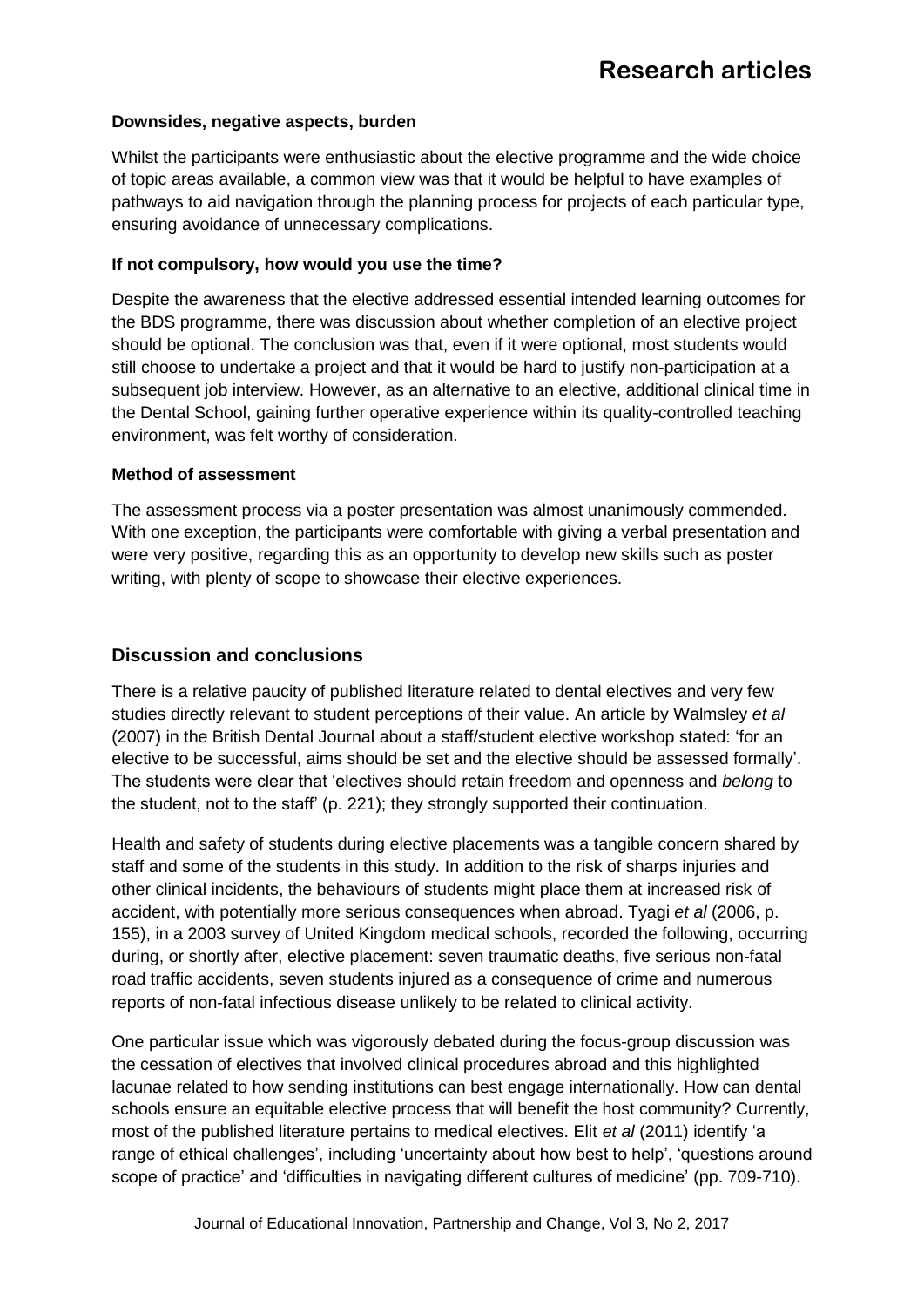Banerjee (2010) and Edwards *et al* (2004) recognise that western medical schools and students have traditionally viewed this type of elective as an opportunity to engage with world health issues during the undergraduate medical course. However, these authors stress that electives should be viewed as part of a comprehensive global health educational programme embedded in the curriculum.

The educational value of an IHE is questioned by Dowell and Merrylees (2009) who state: 'the academic literature on the educational effect of electives is surprisingly sparse' (p. 122); they recommend 'that the benefits for students could be substantially increased and negative effects minimised with suitable planning and preparation' (p. 123). On a more positive note, Thompson *et al* (2003) suggest an association between IHEs and medical students' future career choices in under-served communities and primary care specialties. Dickson and Dickson (2005, p. 868) raise an important point for elective students contemplating an IHE. Do you have to travel to an overseas location, or can you usefully volunteer at home? It is possible to 'think globally, act locally'. In summary, both the literature and this study's findings strongly indicate that further research is required before clinical IHEs can be unquestioningly endorsed.

The overarching impression from the findings is of marked positivity towards the elective programme; this is demonstrated by the enthusiastic participation of the student coresearchers and also supported by questionnaire and focus-group data. The authors' view is that the richness of the data was enhanced by the students' speaking more openly with the co-researchers. Their idea and ability to advertise the questionnaire and focus group, using social media and announcements after lectures, and their genuine interest in hearing the views of students in their year to inform decisions affecting future electives, improved participation. This commitment to develop the elective programme was also demonstrated by the insightful conversations of the focus-group participants.

The study has provided evidence of current good practice but also identified areas that would benefit from change. Aspects of the electives which are particularly valued can be maintained: for example, the scope of opportunities, timing of the elective and the method of assessment have been generally commended. Enhancement can be achieved by developing autonomy, with students encouraged to select topics which are especially meaningful to them as individuals. The School can facilitate these projects with suitable levels of guidance, including, where possible, institutional links tailored to students' specific elective requirements.

The findings demonstrate clearly that students require sufficient time to understand the concept and purpose of elective study, to develop ideas through an iterative process and to have conversations with a wide variety of individuals and plenty of time for reflection. The intention is that many of the recommendations noted below will underpin the elective preparation process and further embed the elective programme within the University of Glasgow BDS curriculum; for example, by introducing global health education during year two, to help to promote awareness of international issues in relation to elective studies.

The intended outcomes of the study are enhanced educational benefits, to inform a quality assurance and enhancement process and to add value when students engage with the wider community. Key to addressing these outcomes is for students to engage effectively with the range of technical and human resources available within the University and in other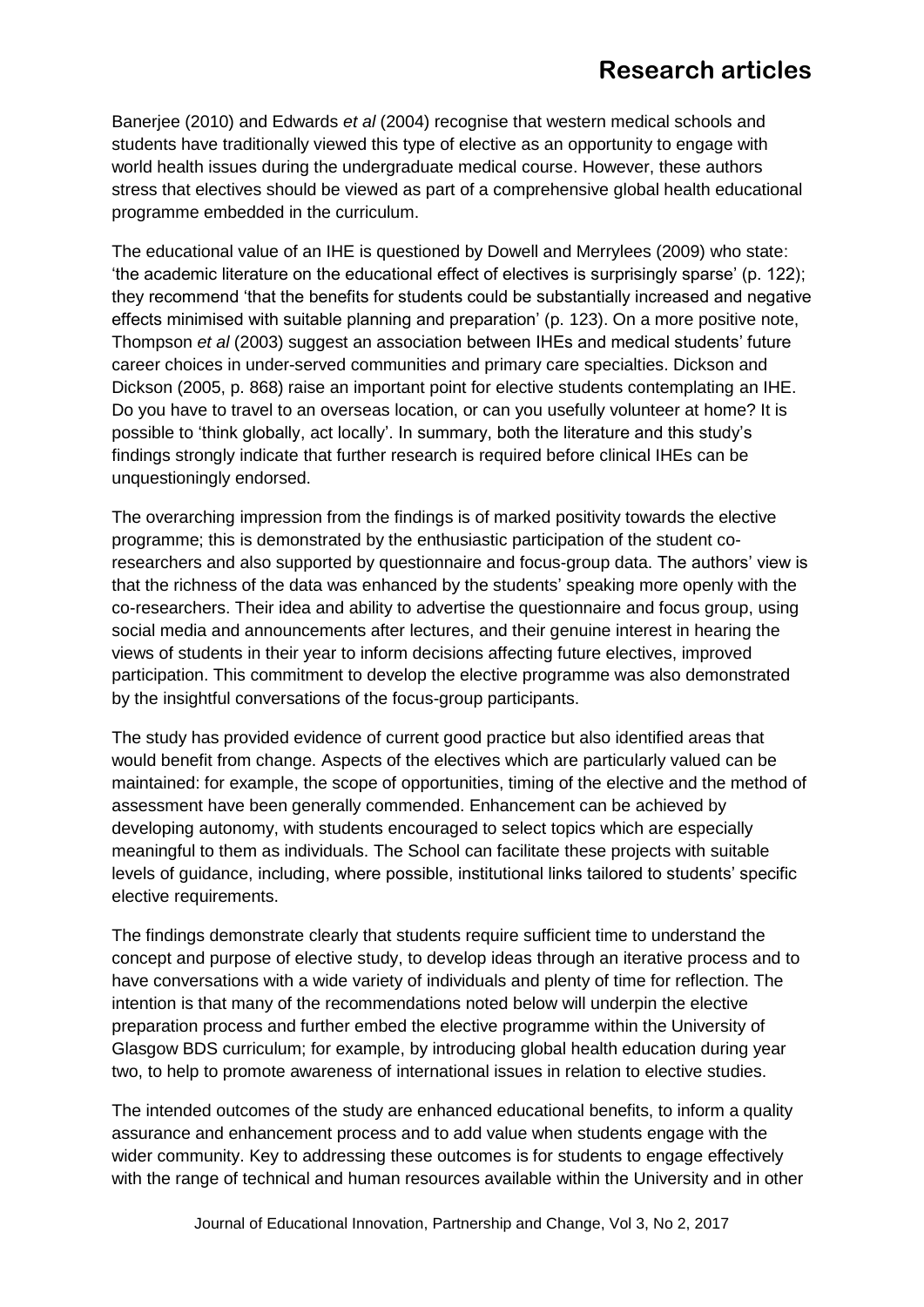institutions. Effective quality assurance and enhancement may be further developed by introducing semi-structured debriefing sessions for returning elective students and applying student feedback to benefit the next cohort and inform future policy. Watson (2003) stresses student feedback as an important element for quality assurance.

The student co-researchers wrote highly-positive research-experience reflections, related to the opportunities provided by being co-researchers and authors of this study, and outlined a range of skills they have developed as a result. Notable outcomes include co-authoring a poster for an international medical education conference, co-presenting the work at an invited learning-and-teaching seminar and experience of co-authoring this paper.

It is acknowledged that the study had limitations. Ideally, the student co-researchers would have been recruited before decisions about the research questions and research methods were made, allowing a deeper level of participation, as advocated by Cornwall and Jewkes (1995). To enhance the rigour of the study, validation of focus-group transcripts and analyses by the focus-group participants and other qualitative researchers could have been undertaken had more time been available (Burnard *et al*, 2008; Ritchie *et al*, 2005).

In summary, the research has resulted in the following recommendations. The Dental School acknowledges the unique and valuable perspectives of all the students who participated in this research, on which these recommendations are based. In discussion with staff and within the context of the Dental School's strategic plan, these recommendations will be enacted in order to enhance the benefits of the Dental Elective Programme:

- 1. Debriefing and feedback sessions should be formalised for returning elective students.
- 2. There should be active student participation in the Dental Elective Committee.
- 3. Various methods should be used to raise awareness of the Dental Elective programme for junior students, enabling very early preparation.
- 4. Wider dissemination of completed elective projects should be encouraged; e.g. student-led elective presentation events.
- 5. The School should continue to support the widest possible range of elective projects.
- 6. The independence and autonomy of the elective student should be protected.
- 7. The School should progress the establishment of institutional links with organisations both within and outside the UK to support dental elective opportunities.
- 8. The School should continue to develop elective exchange programmes as an important aspect of internationalisation.
- 9. Electives in LMICs should be supported by global health education early in the curriculum, especially highlighting the ethical perspective.
- 10. Further research is required before IHEs involving clinical procedures can be supported.
- 11. Sufficient time and resources should be identified to enable the Dental Elective Committee to implement these recommendations.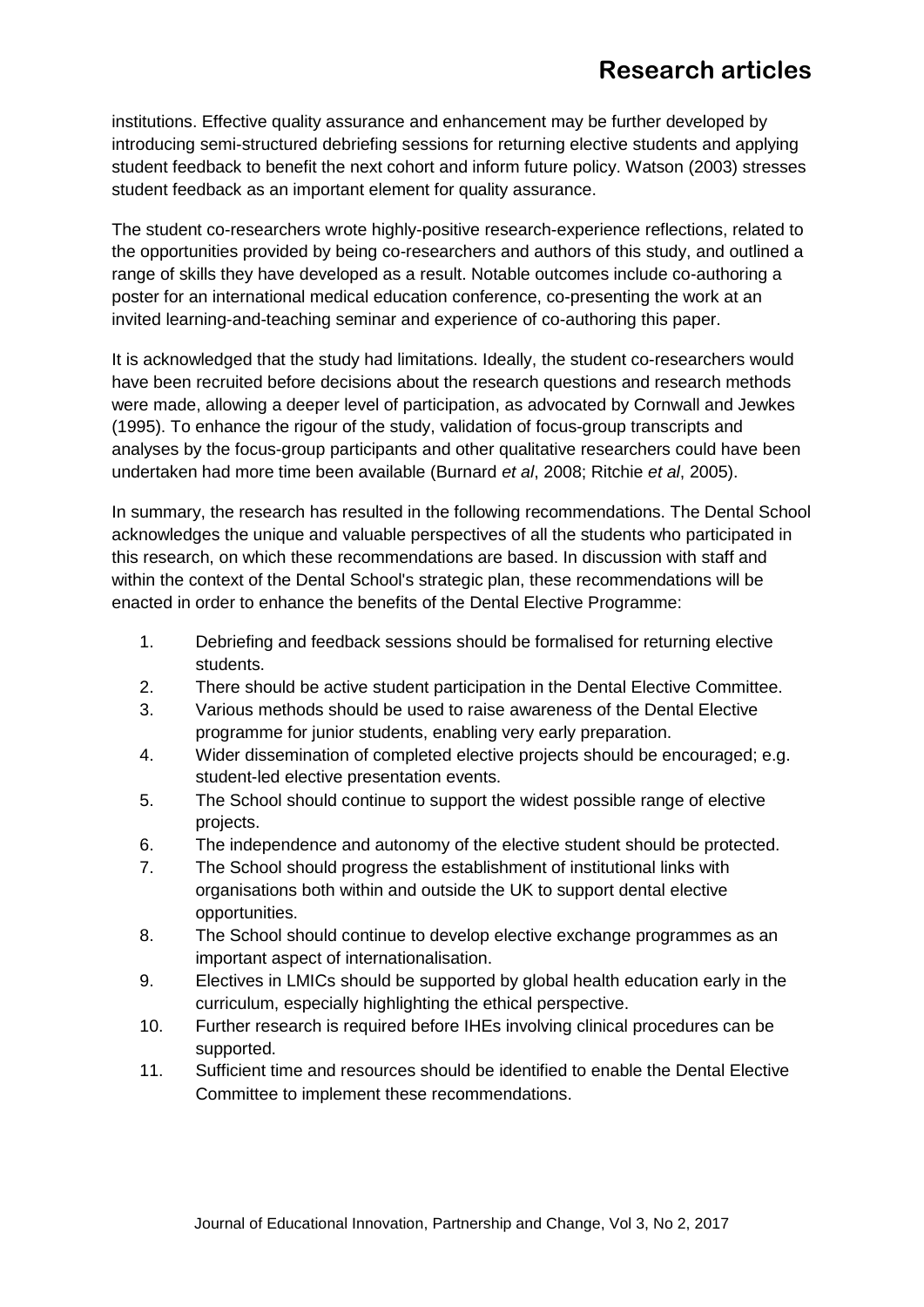# **Reference list**

Banerjee, A. (2010) 'Medical electives: a chance for international health.' *Journal of the Royal Society of Medicine*, 103, 6-8.

Becket, N. and Brookes, M. (2006) 'Evaluating quality management in university departments.' *Quality Assurance in Education*, 14(2), 123-142.

Bell, J. (2010) *Doing your research project*. Maidenhead: Open University Press, 140-157.

 Bovill, C., Aitken, G., Hutchison, J., Morrison, F., Roseweir, K., Scott, A. and Sotannde, S. (2010) 'Experiences of learning through collaborative evaluation from a postgraduate certificate in professional education.' *International Journal for Academic Development*, 15(2), 143-154.

Burnard, P., Gill, P., Stewart, K., Treasure, E. and Chadwick, B. (2008) 'Analysing and presenting qualitative data.' *British Dental Journal*, 204, 429-432.

Christians, C.G. (2011) 'Ethics and politics in qualitative research.' In: Denzin, N.K. (ed.), Lincoln, Y.S. (4<sup>th</sup> ed.). *The SAGE Handbook of qualitative research.* London: SAGE, 61-80.

Cohen, L., Manion, L. and Morrison, K. (2007) *Research Methods in Education (6th ed*.). London: Routledge.

Cook-Sather, A., Bovill, C. and Felten, P. (2014) *Engaging students as partners in learning and teaching: a guide for faculty.* San Francisco: Jossey Bass.

Cornwall, A. and Jewkes, R. (1995) 'What is Participatory Research?' *Social Science and Medicine,* 41(12), 1667-1676.

Dickson, M. and Dickson, G. (2005) 'Volunteering: Beyond an act of charity.' *Journal of the Canadian Dental Association*, 71, 865-869.

Dowell, J. and Merrylees, N. (2009) 'Electives: isn't it time for a change?' *Medical Education,* 43, 121-126.

Edwards, P.J., Roberts, I., Clarke M.J., DiGuiseppi, C., Wentz, R., Kwan, I., Cooper, R., Felix, L.M. and Pratap, S. (2010) 'Methods to increase response to postal and electronic questionnaires (Review).' *The Cochrane Collaboration and published in The Cochrane Library: 2010*, 1, 1-12.

Edwards, R., Piachaud, J., Rowson, M. and Miranda, J. (2004) *'*Understanding global health issues: are international medical electives the answer?' *Medical Education*, 38, 688-690.

Elit, L., Hunt, M., Redwood-Campbell, L., Ranford, J., Adelson, N. and Schwartz, L. (2011) 'Ethical issues encountered by medical students during international health electives.' *Medical Education,* 45, 704-711.

Gibbs, A. (1997) 'Focus Groups.' In: *Social Research Update: Department of Sociology: University of Surrey,* 19, 1-7. Guildford: University of Surrey.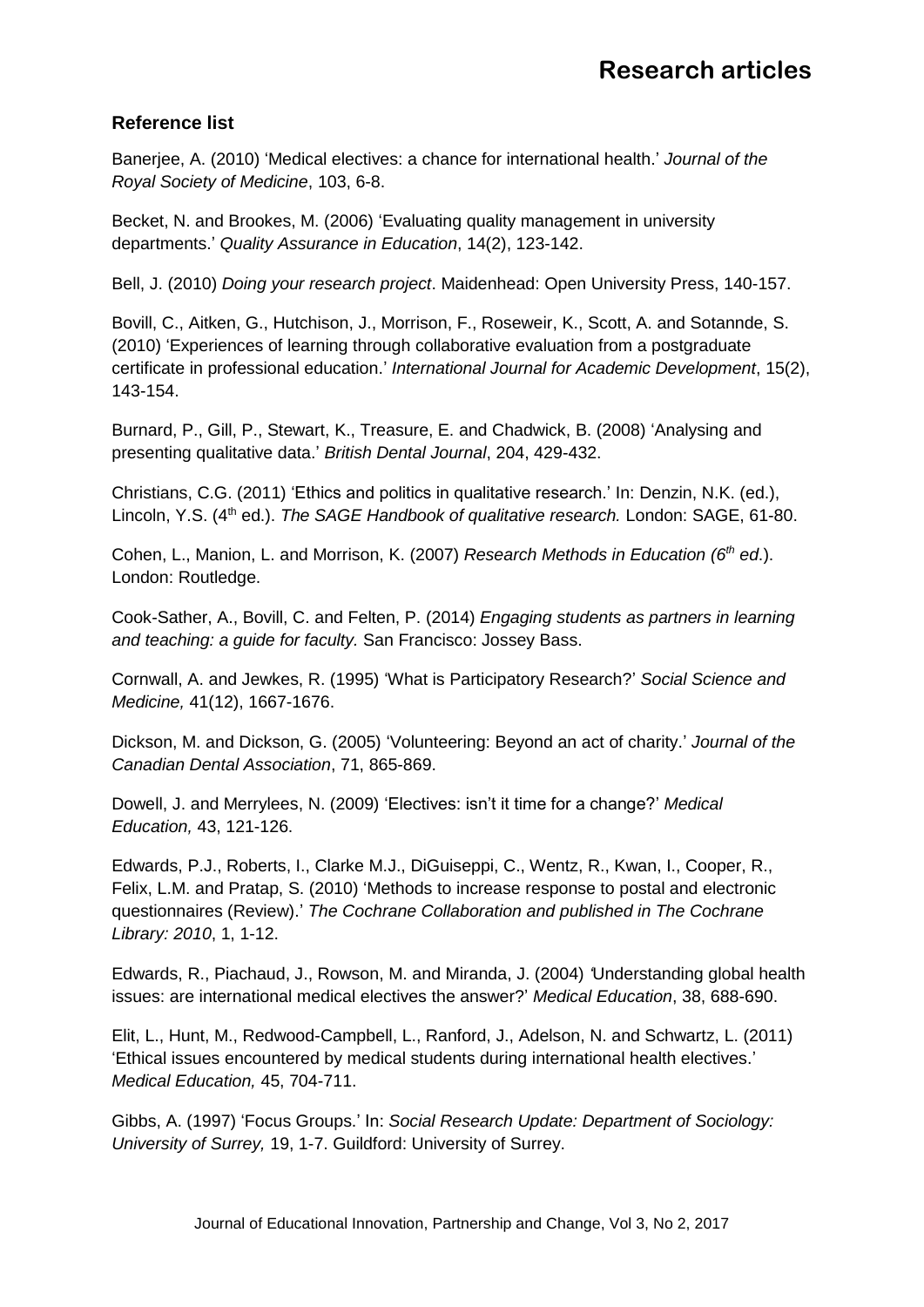Hall, B.L. (1981) 'Participatory research, popular knowledge and power: a personal reflection.' *Convergence,* 14 (3), 6-19.

Hall, B.L. (1992) 'From Margins to Centre? The Development and Purpose of Participatory Research.' *American Sociologist*, 15-28.

Han, S.J. and Quiñonez, C.R. (2013) 'Dental Volunteerism: Is the Current Model Working?' *Journal of the Canadian Dental Association*, 79(4), 205-207.

Hanson, L., Harms, S. and Plamondon, K. (2011) 'Undergraduate International Medical Electives: Some Ethical and Pedagogical Considerations.' *Journal of Studies in International Education,* 15(2), 171-185.

Kay, J., Dunne, E. and Hutchinson, J. (2010) *Rethinking the values of higher education students as change agents?* The Quality Assurance Agency for Higher Education. Available at: [http://www.qaa.ac.uk/en/Publications/Documents/Rethinking-the-values-of-higher](http://www.qaa.ac.uk/en/Publications/Documents/Rethinking-the-values-of-higher-education---students-as-change-agents.pdf)[education---students-as-change-agents.pdf.](http://www.qaa.ac.uk/en/Publications/Documents/Rethinking-the-values-of-higher-education---students-as-change-agents.pdf) (Accessed: 01 June 2014).

Lichtman, M. (2013) *Making Meaning from Your Data: Chapter 12. Qualitative Research in Education: A User's Guide*. London: SAGE.

Mercer, J. (2007) 'The challenges of insider research in educational institutions: wielding a double-edged sword and resolving delicate dilemmas.' *Oxford Review of Education*, 33(1), 1-17.

Moore, J. (2004) 'Living in the Basement of the Ivory Tower: a graduate student's perspective of participatory action research within academic institutions.' *Educational Action Research*, 12(1), 145-162.

Olitsky, S. and Weathers, J. (2005) 'Working with Students as Researchers: Ethical Issues of a Participatory Process.' *Forum: Qualitative Social Research*, 6(1), 1-17.

Ritchie, J., Spencer, L. and O'Connor, W. (2005) 'Carrying out Qualitative analysis.' In: Ritchie, J. and Lewis, J. (eds.) *Qualitative Research Practice: A Guide for Social Science Students and Researchers.* London: SAGE.

Seale, J. (2010) 'Doing student voice work in higher education: an exploration of the value of participatory methods.' *British Educational Research Journal*, 36(6), 995-1015.

Smit, B.H.J. (2013) *'*Young people as co-researchers: enabling student participation in educational practice.' *Professional Development in Education*, 39(4), 550-573.

Stoecker, R. and Bonacich, E. (1992) 'Why Participatory Research?' *American Sociologist,*  23(4), 5-10.

Taylor, P. and Wilding, D. (2009) *Rethinking the values of higher education - the student as collaborator and producer? Undergraduate research as a case study*. The Quality Assurance Agency for Higher Education. Available at: [http://dera.ioe.ac.uk/433/2/Undergraduate.pdf.](http://dera.ioe.ac.uk/433/2/Undergraduate.pdf) (Accessed: 01 June 2014).